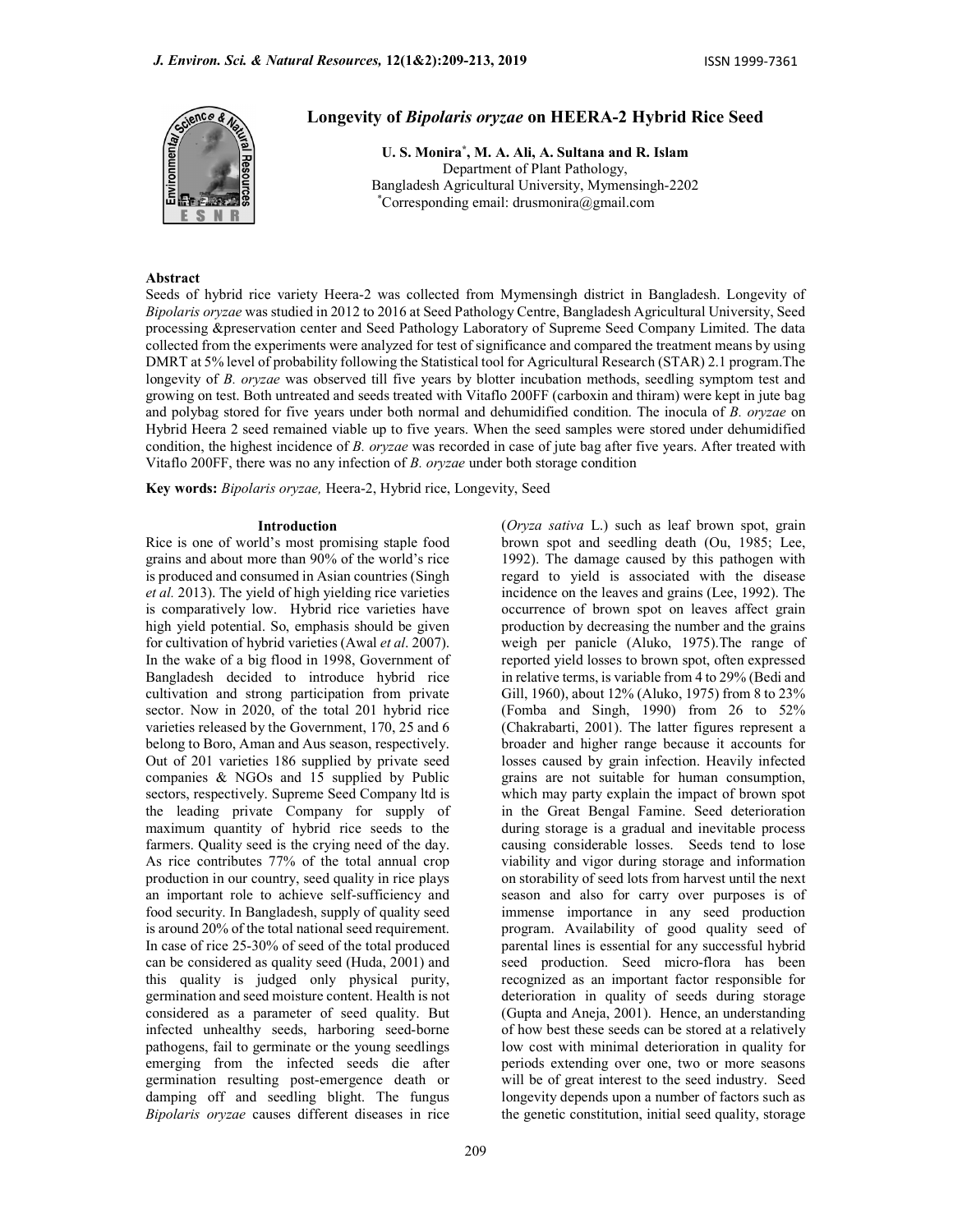environment, packaging material and pre-storage seed treatments. So, objectives of this research to study the longevity of B. oryzae in hybrid rice seeds by pre storage seed treatment and interaction thereof with storage condition and containers.

#### Materials and Methods

Longevity of seed-borne fungi was studied at the Seed Processing and Preservation Centre Trishal, Mymensingh and Seed Testing Laboratory, Uttara, Dhaka of Supreme Seed Company Ltd. during June 2012 to June 2017. A seed lot having higher percentage of infection of B. oryzae was selected. The lot of Heera-2, a cultivar highly prone to seed born B. oryzae was used. Seed treating fungicide Vitaflo (Carboxin 17.5% & Thiram 17.5%) was seed treatment against B. oryzae. Both treated (with vitaflo) and untreated seeds of Heera-2 were used. Twenty kg of seeds was taken at random. The sample was divided in to four parts and taken in two in Jute bags & polybags separately. One half of both Jute bag & poly bag were stored in the laboratory under normal condition where temperature ranges was  $11^{\circ}$ C to  $40^{\circ}$ C, and relative humidity  $40\%$  to 98%. The other half was stored in the dehumidified chamber at temperature 18±2°C and 40% RH for five years.

Table 1. Seed stored under different storage conditions

| Treatment        | <b>Storage Condition</b>         | Storage   |  |  |  |
|------------------|----------------------------------|-----------|--|--|--|
|                  |                                  | Container |  |  |  |
| <b>Untreated</b> | Normal                           | Jute bag  |  |  |  |
|                  | $(Tem11^{\circ}C - 40^{\circ}C)$ |           |  |  |  |
|                  | $(RH 40\% - 98\%)$               | Poly bag  |  |  |  |
|                  | Dehumidified (Tem                | Jute bag  |  |  |  |
|                  | $18 \pm 2$ °C)                   |           |  |  |  |
|                  | (RH 40%)                         | Poly bag  |  |  |  |
| Treated          | Normal (Tem11°C                  | Jute bag  |  |  |  |
| With             | $-40^0C$ )                       |           |  |  |  |
| Vitaflo          | $(RH 40\% - 98\%)$               | Poly bag  |  |  |  |
| (carboxin)       | Dehumidified (Tem                | Jute bag  |  |  |  |
| $+$ thiram)      | $18 \pm 2$ °C)                   |           |  |  |  |
|                  | (RH 40%)                         | Poly bag  |  |  |  |

# Blotter incubation methods

Four hundred seeds from each of the four seed sample were tested to examine the viability of B. oryzae on the infected seed. Blotter incubation method at four months' interval was used. Number of incubated seeds with the growth of B. oryzae was observed under sterio microscope at 25 X and counted according to the keys outlined by Mathur and Kongsdal (2003). The percentage of seeds with the growth of B. oryzae on each sample in each test was compared and duration of viability was determined. The experiment was continued for five years.

# Seedling symptom test

Longevity of Bipolaris oryzae was studied under control environment in growth chamber using test tube agar methods. The infected seed was obtained from the seed lots collected from the same sample. Symptoms on the seedling was recorded and the pathogen was isolated and identified following the keys outlined by Mathur and Kongsdal (2003). Percentage of the seed/seedling showing the growth/sporulation of the pathogen was calculate.

### Growing on test

Bipolaris oryzae infected seed lots were identified based on the result of previous experiments. Four hundred seeds were taken from the working sample for testing its germination capacity. The infected seedlings were surface-sterilized with 1% sodium hypochlorite (NaOCl) and sown the sterile sand in pastic box using 100 seedlings/sample. Air was blown in the polyethene bag by mouth before sealing the bag with a rubber band so that seedling do not touch the plastic. The disease was also monitored after 30 days by disease washing the seedlings to remove sand from the box. The number of infected seedlings were counted and confirmed by isolation of Bipolaris oryzae.

#### Results

# Blotter incubation methods

Longevity of *Bipolaris oryzae* was recorded when the Heera-2 seed samples were stored under dehumidified condition, the highest result was recorded in jute bag 18% of *B. oryzae* which was significantly different from others)and 15% in poly bag after  $60<sup>th</sup>$  months of storage. Incidence of B.  $oryzae$  significantly decreased after  $12<sup>th</sup>$  months of storage in normal condition. Seed stored in polybag under normal condition result was decreased after  $6<sup>th</sup>$ month of storage and the lowest 3% incidence was found after five years. After 24<sup>th</sup> months of storage in all conditions non-significant results was found. The decreased in incidence of  $B$ . oryzae was observed during storage in Vitaflo treated seeds. After treated with Vitaflo fungicides data recorded that there was no infection of Bipolaris oryzae, in both storage conditions viz. normal and dehumidified and in both containers viz. jute bag and poly bag till five years with six months' interval. After five years of storage highest germination of B. oryzae infected hybrid rice was recorded when seed treated with Vitaflo 200 FF and kept in polybag under dehumidified condition (Monira et al. 2020). Biradarpatil and Shekhhargauda (2007) studied that seed dressing fungicide like thiram protecting the seeds from hazards of storage fungi. The result supported that Suzuki et al. (1930) recorded longevity of *B. oryzae* within rice seed is 10 years and it can survive within the seed for four years (Kumari et al. 2015). Untreated seed kept in both jute and polybag under normal condition incidence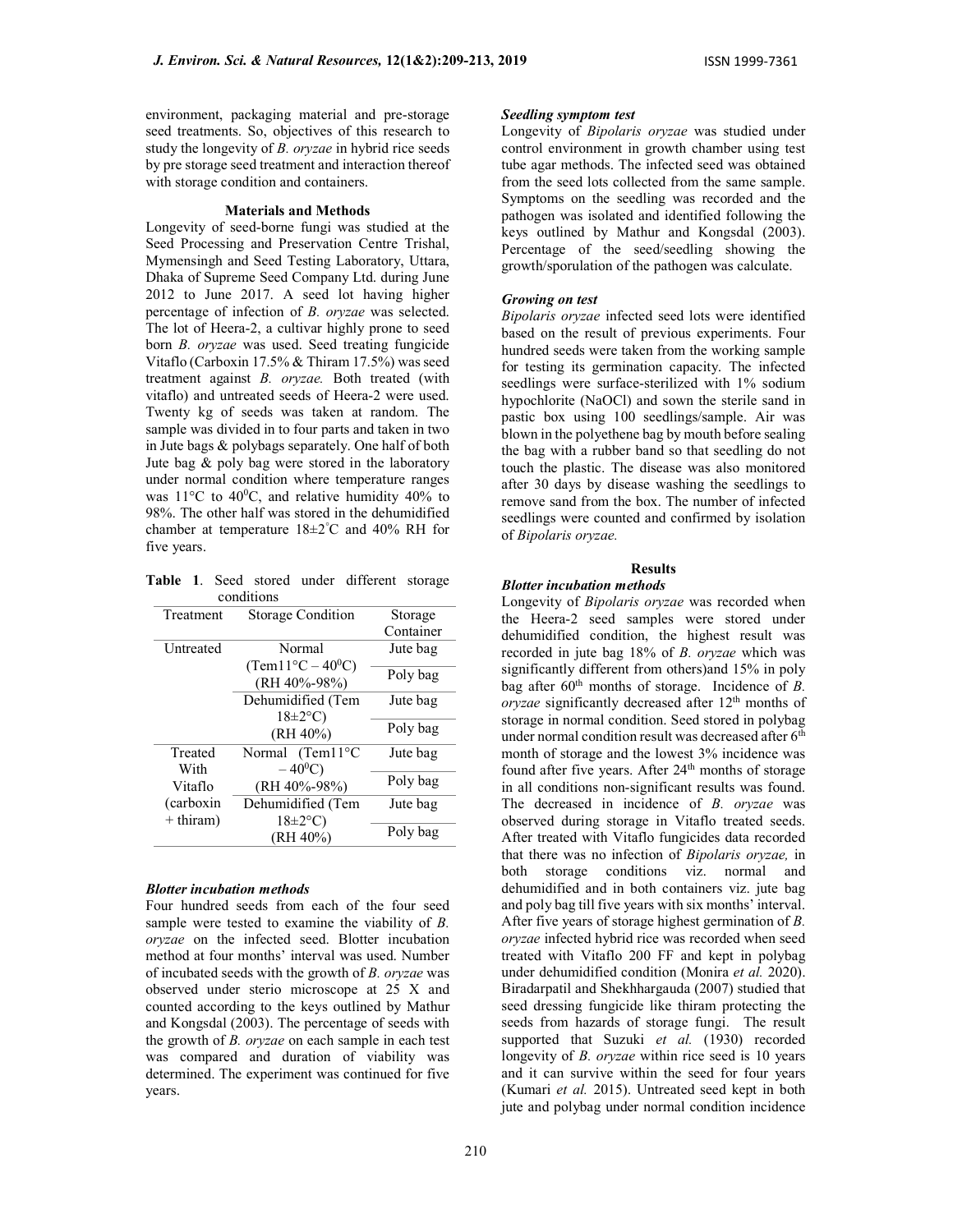of B. oryzae was significantly decreases after  $12<sup>th</sup>$ months of storage.



(a)



Fig. 1. (a) & (b). Bipolaris oryzae after five years on heera 2 hybrid rice seeds

Table 2. Longevity of *Bipolaris oryzae* on Heera-2 hybrid rice seed at storage

| Storage              | Storage   | Incidence % of <i>B. oryzae</i> at different duration/months |      |      |            |            |                  |      |      |      | CV   |             |        |
|----------------------|-----------|--------------------------------------------------------------|------|------|------------|------------|------------------|------|------|------|------|-------------|--------|
| Condition            | Container | lst                                                          | 6th  | 12th | 8th        | 24th       | 30 <sub>th</sub> | 36th | 42th | 48th | 54th | 60th        | $(\%)$ |
| Dehumidified         | Jute      | 25                                                           | 25   | 25   | 24         | 24         | 22               | 22   | 20   | 20   | 20   | 18          | 8.23   |
| (Tem $18\pm20$ °C)   | bag       | A                                                            | aA   | aA   | A          | A          | aAB              | aAB  | aAB  | aAB  | aAB  | aB          |        |
| (RH 40%)             | Poly      | 25                                                           | 24   | 22   | 23         | 22         | 20               | 19   | 16   | 16   | 16   | 15          | 10.86  |
|                      | bag       | А                                                            | aA   | bAB  | bA         | bAB        | aABC             | aABC | bBC  | bBC  | bBC  | bC          |        |
| Normal               | Jute      | 25                                                           | 24   | 22   | 20         | 18         | 12               | 12   | 10   | 10   | 10   | 8           | 7.76   |
| Tem $11^0 - 40^0$ c) | bag       | A                                                            | aA   | bAB  | ВC         | C          | cD               | bD   | cDE  | cDE  | cDE  | $\mathbf c$ |        |
| (RH 40%-98%)         | Poly      | 25                                                           | 22   | 20   | 20         | 18         | 15               | 13   | 10   | 8    | 8    | 3           | 12.28  |
|                      | bag       | А                                                            | aAB  | bABC | <b>ABC</b> | <b>BCD</b> | <b>bCDE</b>      | bDEF | cEF  | cFG  | cFG  | dG          |        |
|                      | (%)<br>CV | 8.72                                                         | 7.29 | 5.95 | 8.6        | 12.91      | 9.17             | 10.9 | 11.3 | 11.1 | 12.8 | 11.1        |        |

# Seedling symptom test

Longevity of B. oryzae was observed by using seedling symptom test Heera-2 seedlings. Incase of all varieties incidence% of B. oryzae was observed after five years (figure 2). In Heera-2, 25% after five years, whereas, 72% was at initial stage. The data was recorded 22 %after five years on Heera-2 rice seeds. Data has been recorded that longevity of B. oryzae was found on heera 2 rice varieties till five years using by blotter incubation methods, Longevity of B. oryzae by seedling symptom agar test tube methods symptom on the coleoptile and roots were observed. There was a significantly different on the occurrence of symptom on coleoptiles and root of seedling in case of all varieties. Highest symptoms were observed on coleoptiles 42%.Thomas,1940 reported that the coleoptile and sometimes roots are often infected from diseases seeds but lesions may not be produces a subsequently developed leaves on account of rapid growth of the leaves under normal conditions. Infection may also take place from the soil. Kuribayshi (1929) also studied that the fungus can survive in the infected grains for varying length of time depending on the storage of 2 years. The longevity of *B. oryzae* and the survival of host seed are intimately related. The conditions under which seeds stored may affect the longevity of the pathogen in/on the seed. Besides, the intrinsic nature of the organism and its location on or in the tissues

of seeds also affect to the longevity of organism. (Maude, 1996). Ou (1989) writes that primary infection through diseased seed is probably most common, diseased seeds do not always give rise infected seedlings.



Fig. 2. Seedling Symptom test on Heera 2 hybrid rice seed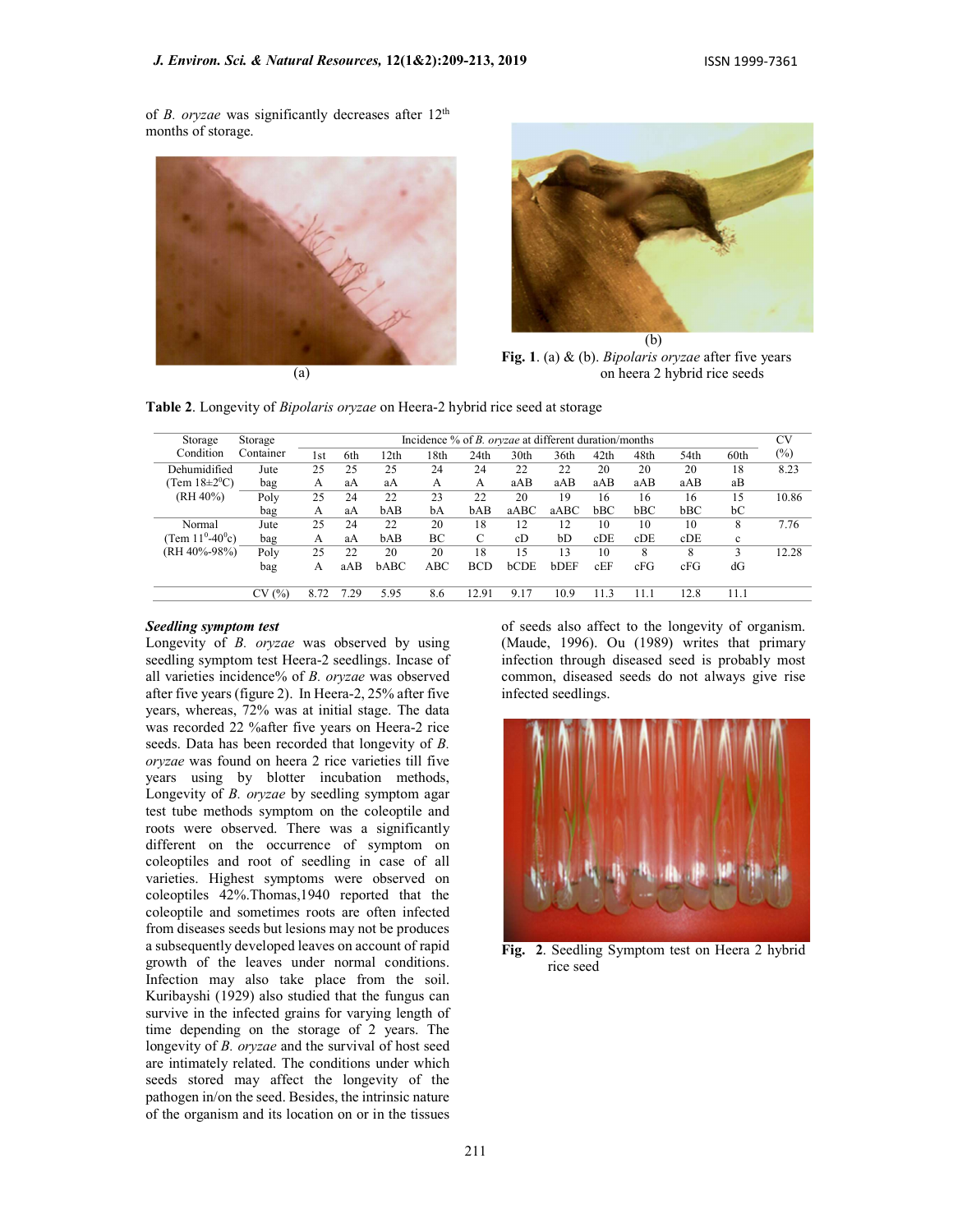

Fig. 3. Longevity of B. oryzae using by Seedling symptom test on heera 2 hybrid seed

# Growing on test

Bipolaris oryzae was found on Heera 2 till five years by growing on test. Incidence % was recorded 6, after 5th years, when initial incidence% of B. oryzae was recorded 22%, Heera-2 rice seed. Bipolaris oryzae was found till five years by growing on test. Incidence % was recorded 6%, when initial incidence% of B. oryzae was recorded 22% on Heera-2 hybrid rice seed. Infection of Bipolaris oryzae was recorded by using growing on test from Hybrid rice. Gupta and Aneja (2004) recorded that during storage, especially under an ambient environment, seeds produce change due to fungal activity, resulting in deterioration of their quality. According to Rennie (1998) the successful transmission of pathogen to seedling depended not only on the amount and location of inoculum in/ on the kernel but also environmental conditions during germination and seedling establishment. However, the similar results were also obtained by Imolehin (1983), Kulik (1977) and Malavolta et al. (2002) showed significant correlation between incidence of B. oryzae and seed germination and seed incidence and death or infected seedling.



Fig. 4. Longevity of *B. oryzae* using by growing on test on Heera-2 hybrid seeds

# Conclusions

The inocula of B. orvzae on Hybrid Heera 2 seed remained viable up to five years. After five years, the incidence of B. oryzae was 15-28% in four varieties stored in dehumidified chamber in jute bag while it was 8-20% stored under normal condition in polybag. After treated with vitaflo fungicides, there was no any infection of B. oryzae under both storage condition viz. normal (Tem 18-40°C, RH 40%-98%) and dehumidified (Tem 18±2°C, RH 40%) as well as in both containers till five years.

# Acknowledgements

The authors would like to acknowledge with deep appreciation and gratitude to Management of Supreme Seed Company Limited for giving her opportunity to conduct the research.

#### References

- Aluko, M.O. 1975.Crop losses by brown leaf spot diseases of rice in Nigeria. Plant Diseases Reporter 59 609-613.
- Awal, M.A.; Habib. A.K.M.A. and Hossain, M.A. 2007.A study on Comparative Performances of Hybrid and Conventional Rice Varieties in Aman Season. Journal Agriculture Rural Development, 5 (1and2) 13-16.
- Bedi, K.S. and Gill, H.S.1960. Loses caused by the brown leaf spot diseases in the Punjab. Indian Phytopathology, 13 161-164.
- Biradar,Patil. N.K. and Shekharagouda, M. 2007. Seed storage studies in rice hybrid. Karanataka Journal Agriculture Science, 20(3) 618-621.
- Chakrabarti, N. K. 2001. Epidemiological and disease management of brown spot of rice in India. In: Major Fungal Diseases of Rice: Recent Advances, Kluwer Academic Publishers, 293-306.
- Fomba, S.N. and Singh, N.1990. Crop losses caused by brown spot diseases in mangrove swamps of North Sierra Leone. Tropical Pest Management, 36: 387-393.
- Gupta, A. 2003. Role of seed mycoflora in deterioration of soybean seed during storage under ambient conditions. In: Singh 21 **DP** (Editor). Implications of Plant Diseases on Produce Quality. Kalyani Publishers, Ludhinia, India. 85-96. 22
	- Huda, M.N. 2001. Why quality seed? Reality and Vision, Bangladesh contex Bangladesh German Seed Development Project, Dhaka, Bangladesh. 90p.